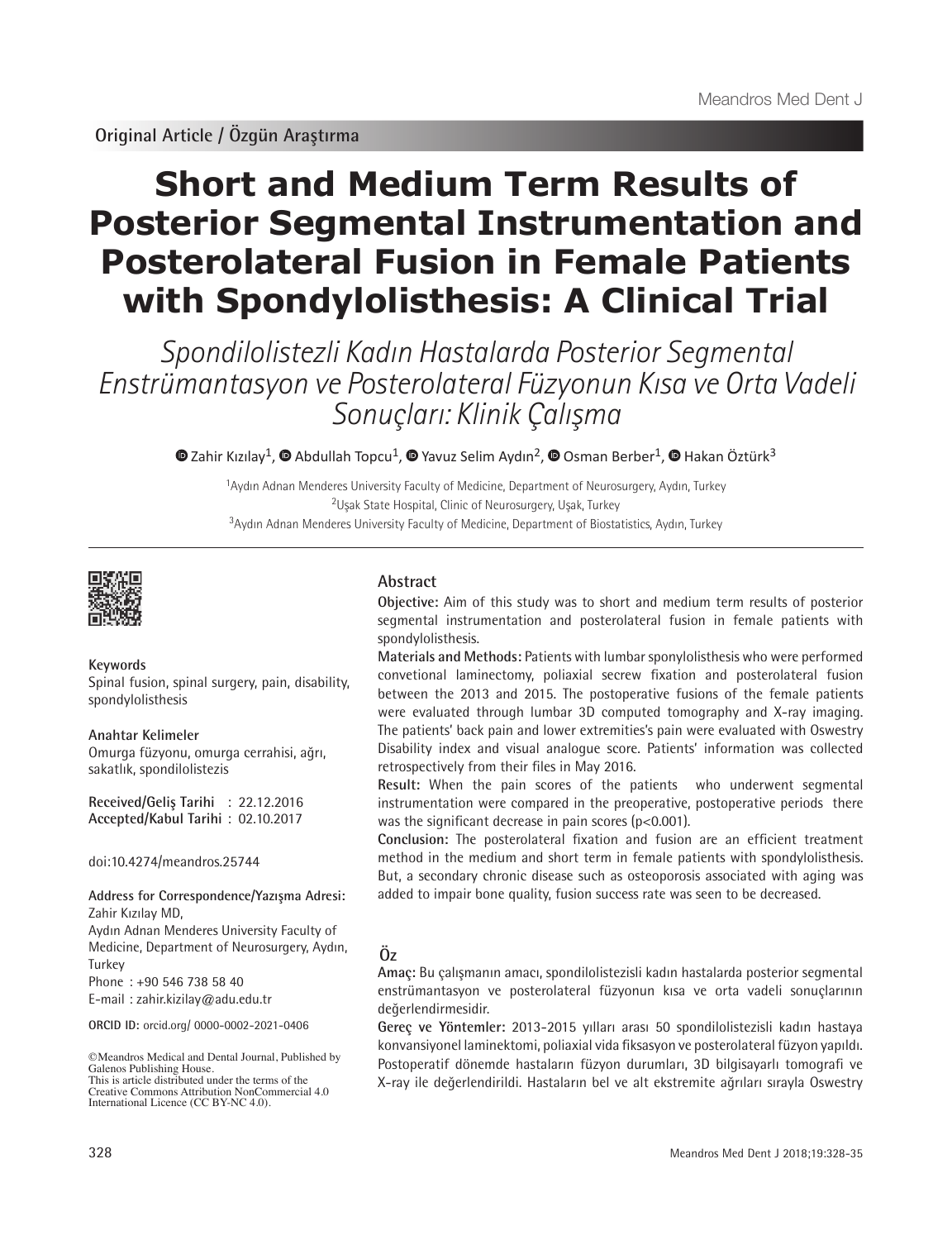Disability indeksi and vizüel analog skoru ile değerlendirildi. Hastaların bilgileri, hastaların dosyaları aracılığı ile retrospektif olarak taranak Mayıs 2016'da elde edildi.

**Bulgular:** Hastaların preoperatif ve postoperatif ağrı skorları karşılaştırıldığında ağrı skorlarında önemli bir azalama vardı (p<0,001). **Sonuç:** Posterolateral fiksasyon ve füzyon, spondilolistezisli kadın hastalarda kısa ve orta vadede etkili bir tedavi yöntemidir. Fakat yaşlanmayla ilişkili osteoporoz gibi ikincil hastalıkların eklenmesinin füzyon oranını azalttığı görüldü.

# **Introduction**

Spondylolisthesis is defined as subluxation of the spine on another spine in the sagittal plane (1). The etiological causes of spondylolisthesis were classified as dysplastic, ischemic, degenerative, traumatic pathologic, and iatrogenic by Wiltse et al. Rothman (2). Besides the etiologic classification, spondylolisthesis was divided into 5 groups depending on degree of slip by Meyerding (3). While grade 1 and 2 were defined as low-grade spondylolisthesis, grade 3, 4 and 5 were defined as high-grade spondylolisthesis (4). While the isthmic type whose etiological factors has not been fully revealed is often seen in young people, the degenerative type is often seen in the elderly group. It was reported that the incidence of spondylolisthesis in the lumbar region was 82% at L5-S1, 11% at L4- 5, 0.5% at L3-4 and 0.5% at L2-3, respectively (5). Spondylolisthesis often causes clinically lower back pain which is worsened with motion and the cause of lower back pain is a weakness in the bone bridge connecting the upper and lower facet joints each other or instability associated with motion due to fracture (6). The increased instability may accelerate the disc degeneration in the affected level over time and this situation may cause that non-symptomatic discs become symptomatic. Moreover, it causes impairment of sagittal balance in the spine depending on the degree of slip (7,8).

The treatment options for spondylolisthesis include conservative treatment and surgical treatment. The conservative treatment is used frequently in patients with or without neurological deficit who have tolerable pain and improve with physical therapy. The surgical treatment is applied in patients with neurological deficit who do not benefit from physical therapy and conservative treatment (9). In the literature, many surgical techniques such as anterior interbody fusion, posterolateral fusion (PLF), posterior lumbar interbody fusion, circumflexial fusion, transforaminal interbody fusion and axial lumbar interbody fusion have been described (10-13). Although many different techniques have been described for the surgical treatment of spondylolisthesis, posterolateral lumbar fusion is regarded as the gold standard (14,15).

In the literature, there are many studies related to posterolateral fixation and PLF for treating spondylolisthesis. In nearly all of these studies, male and female genders were evaluated together. However, female patients have a hormonal disadvantage such as the development of osteoporosis secondary to menopause occurred after depletion of ovarian reserve or surgical ovariectomy compared to male patients. Our retrospective study includes 50 female patients with spondylolisthesis. The preoperative visual analogue score (VAS), body mass index (BMI) and Oswestry Disability index (ODI) scores of the patients were obtained and then the postoperative fusion, VAS and ODI scores of the patients were compared. Finally, we discussed our results in the context of the literature.

# **Materials and Methods**

### **The Patients**

This retrospective study was conducted with patients' file information and the last patients' operations were performed in December 2015. This retrospective study's information was collected in May 2016. This study included fifty female patients with the mean age of  $58.14\pm13.32$  (range: 34 to 79 years) who were operated by the same surgeon at Uşak State Hospital and Adnan Menderes University Medical Faculty Hospital between May 2013 and December 2015. The mean follow-up period was 22.06±9.12 months (range: 6 to 36 months). The grading of spondylolisthesis in the patients were made according to Meyerding classification. Twenty nine patients had grade 1 spondylolisthesis and 21 patients had grade 2 spondylolisthesis. Four patients had spondylolisthesis at L3-4 and above, 16 patients had spondylolisthesis at L4-5 and 17 patients had at L5-S1. Thirteen patients had spondylolisthesis at 2 or more levels. Twenty nine patients had single or multiple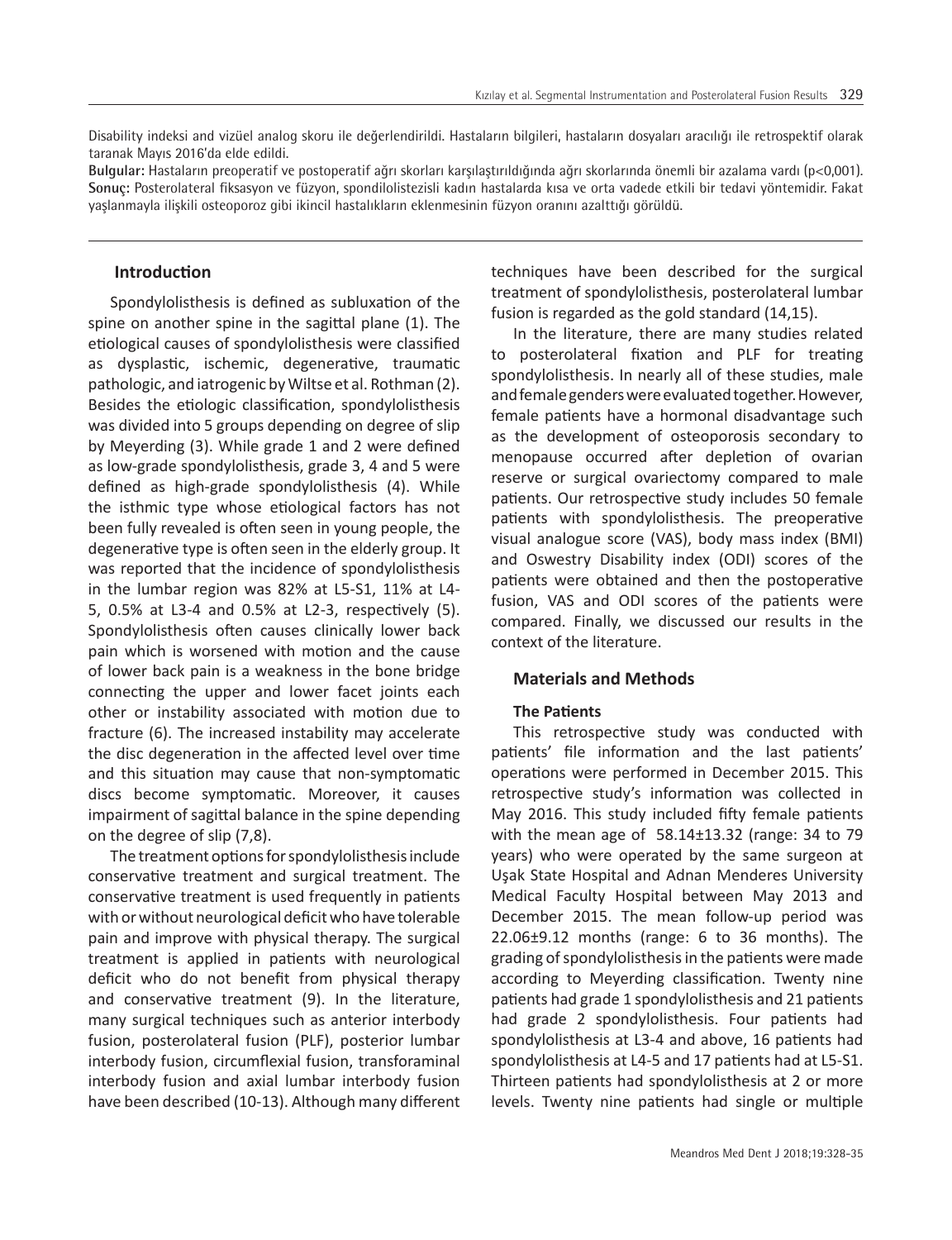chronic disease. The chronic diseases of the patients were hypertension, Chronic Obstructive Pulmonary disease, hypothyroidism, primary biliary cirrhosis, chronic kidney failure, osteoporosis, osteopenia, type 2 diabetes, rheumatoid arthritis, epilepsy, and ovarian carcinoma. Four (8%) patients had isolated radicular pain, 10 (20%) patients had isolated lower back pain, 36 (72%) patients had the combination of lumbar and leg pain. Fouteen (28%) patients had motor and sensory deficits, 11 (22%) patients had isolated sensory deficits, 25 (50%) patients had no any motor or sensory deficit. Eight (16%) had a 0-12 months follow-up period, 20 (40%) patients had a 13- 24 months follow-up period, 22 (44%) patients had a 25-36 months follow-up period.

# **Surgical Technique**

Informed concsent forms were obtained from the all patients and their relatives before the surgical procedure. The detection of the spinal level was made using fluoroscopy after the patients were prepared in the prone position. Then iliolumbar muscles were bilaterally opened up to the transverse processes via the traditional posterior midline approach. During surgery, automatic retractor was used in order to rule out skin, subcutaneous and muscle tissue. After the spinal level was determined again with fluoroscopy, secondary stenosis and foraminal stenosis were treated using Kerrison Rong or ultrasonic bone shaver and then total laminectomy and bilateral foraminotomy were performed. The disc fragment was removed if any. The areas for fusion were formed by scraping the surfaces of the facet joints and the transverse processes using a drill after discectomy. Then posterolateral fixation was made using fluoroscopy and bilateral rods were placed. After fixation, the bones which were removed after laminectomy were converted to chip-shaped. Then they were mixed with rifamycin and were placed between the transverse processes previously formed for PLF. The layers were closed in accordance with the anatomy by placing a hemovac drain on distance.

#### **Intraoperative and Postoperative Complications**

After 1 patient had the inc reased radicular complaints during PLFand fixation, a lumbar 3D computed tomography (CT) was performed. The patient was operated again upon the determination of the screw malposition on lumbar CT. The dural tear occurred in two patients during laminectomy but they were treated with primary suture and bed rest. Her complaints were started again after lifted a load of 25 kg on the  $1<sup>st</sup>$  postoperative year. Then a lumbar CT was performed and the patient was operated again upon bilateral S1 rods were pull out on lumbar CT (Figure 1A-D). Unenhanced and contrast-enhanced lumbar magnetic rezonans imagining were performed upon 1 patient had fever on the  $6<sup>th</sup>$  postoperative day. The antibiotic treatment was started and was given i.v. for 14 days upon there was a contrast enhancement in the area of operation on lumbar CT. The root anomaly was seen in 2 patients in the intraoperative period. One patient had unilateral fracture of S1 screw after 1 year but we recommended follow-up because the patient had no any complaint.

#### **The Post-operative Medication of the Patients**

The infusion of tramadol was administered to the patients for the first 3 days in the postoperative period. Tramadol 50 mg 2 times per day and amoxicillinclavulanic acid 1000/125 mg 2 times per day were administered to the patients between the  $3<sup>rd</sup>$  and  $10<sup>th</sup>$ postoperative day. All patients were mobilized out of



**Figure 1.** A and B; bilateral rod pull out owing to non-fusion after lifted a load of 25 kg (anteroposterior X-ray and lateral X-ray), C and D; anteroposterior and lateral X-ray after revison surgery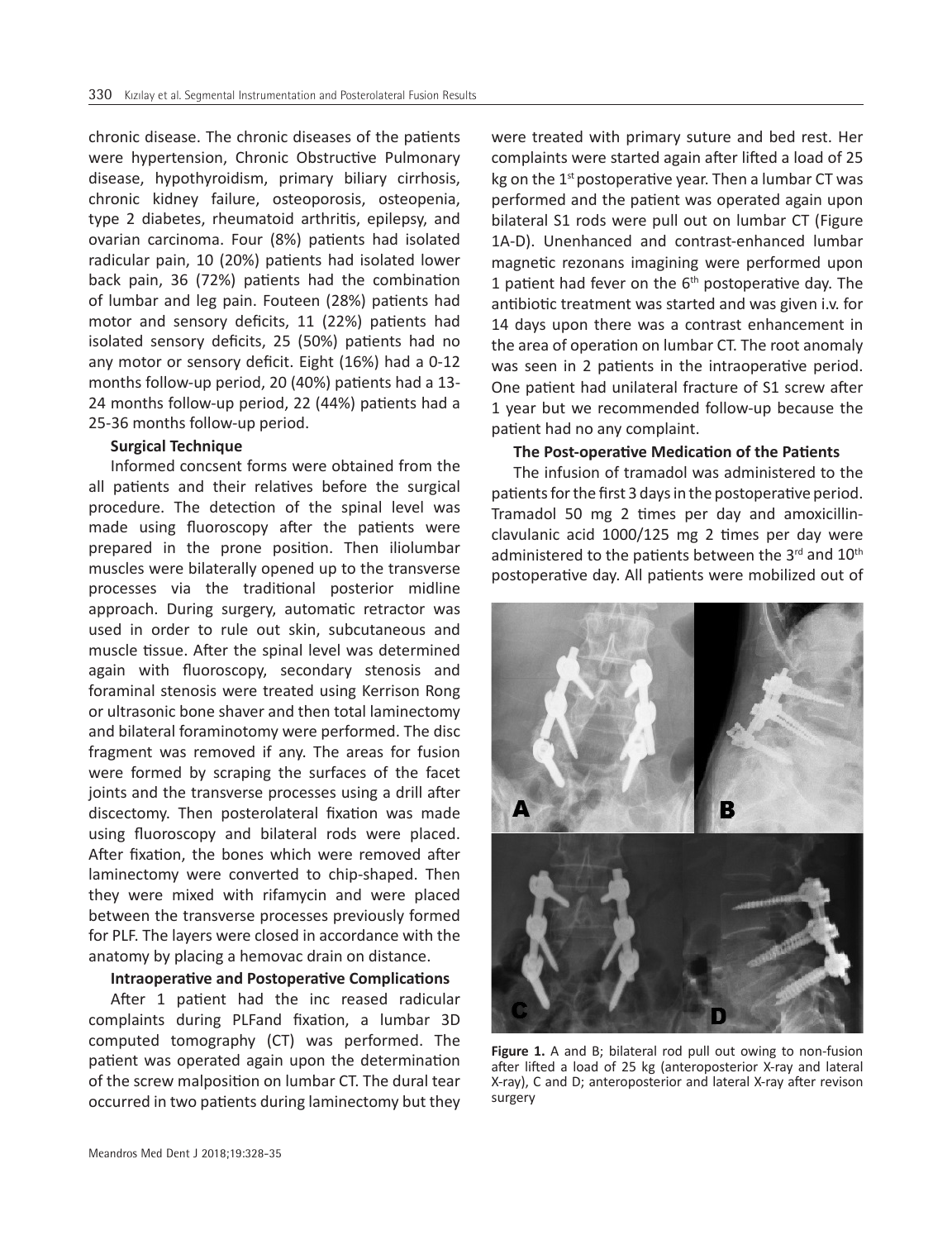bed with brace on the  $1<sup>st</sup>$  postoperative day. The drain was pulled out on the  $4<sup>th</sup>$  postoperative day and the patients discharged on  $4<sup>th</sup>$  or  $5<sup>th</sup>$  postoperative day on condition that they use brace for 3 months.

# **The Evaluation Fusion and Pain**

The patients were evaluated radiologically by lumbosacral X-ray and lumbar CT. On lumbosacral X-ray, fusion was evaluated as the formation of a solid bone bridge in the region including one upper and one lower segment of the spinal segment with spondylolisthesis and the transverse processes. On postoperative lumbar CT, fusion evaluated as the development of a solid bone bridge in the region including the transverse and superior articular processes in the spinal segment with spondylolisthesis (Figure 2A, 2B), (Figure 3A, 3B). The patients were evaluated for fusion by X-ray in the first one year and by 3D CT in later years. The patients were evaluated with the VAS and ODI pain scores in the preoperative and postoperative controls.



**Figure 2.** The expected fusion at coranal (A) and sagittal (B) 3D lumbar computed tomography view after 22 months later surgery



**Figure 3.** The unexpected fusion (pseudoarthrosis) at coranal (A) and sagittal (B) 3D lumbar computed tomography view after 12 months later surgery

#### **Statistical Analysis**

The Kolmogorov-Smirnov test was used to test whether the data were normally distributed. According to Kolmogorov-Smirnov test, preop ODI, postop ODI, preop VAS and postop VAS were nonnormally distributed but age and follow up time were normally distributed. We used nonparametric test for non-normally distributed variables and median  $(25<sup>th</sup>-75<sup>th</sup>$  percentiles) were given for descriptive statistics. For normally distributed variables mean ± standard deviation were given. To evaluation of effect of posterolateral fixation on preop ODI, postop ODI, preop VAS and postop VAS we used the Wilcoxon test and to evaluation of effect of fusion on preop ODI, postop ODI, preop VAS and postop VAS. We used Mann-Whitney U test for effects of patients' preop BMI which was <30 or ≥30 on preop ODI and preop VAS scores. For fusion and chronic disease variables, descriptive statistics were given as frequency and percent. Chi-square test was used to determine whether there was a relation between fusion and chronic disease. P<0.05 was accepted significiantly.

# **Results**

When the pain scores of the patients who underwent segmental instrumentation were compared in the preoperative and postoperative periods, there was the significant decrease in pain scores in the patients with posterior fixation (the ODI and VAS scores in the preoperative and postoperative periods), respectively, 84 (73-90), 18 (12-24) and 8 (8-9), 2 (1-3) (p<0.001) (Table 1). While fusion occurred in 66% of the patients (Table 2), it did not occur in 34% of the patients (Table 3). The ODI and VAS scores of the patients with fusion and non-fusion were compared in the preoperative and postoperative periods [the ODI and VAS scores in the patients with fusion (n=33)], respectively, 84 (78-89), 16 (12-24) and 9 (8-10), 2 (1-3) (p<0.001), the ODI and VAS scores in the patients with non-fusion (n=17), respectively, 74 (65-91), 22 (16-34) and 8 (8-9), 1 (1-4) (p<0.001), (Table 3). Screw loosening occurred most frequently at the S1 level. Moreover, when the impact of chronic disease was evaluated on the formation of fusion, fusion occurred in 17 (51.5%) of 29 patients with chronic disease but in 16 (48.5%) of 21 patients without chronic disease. This results showed that the presence of chronic disease had no negative effect on the formation of fusion (p=0.321)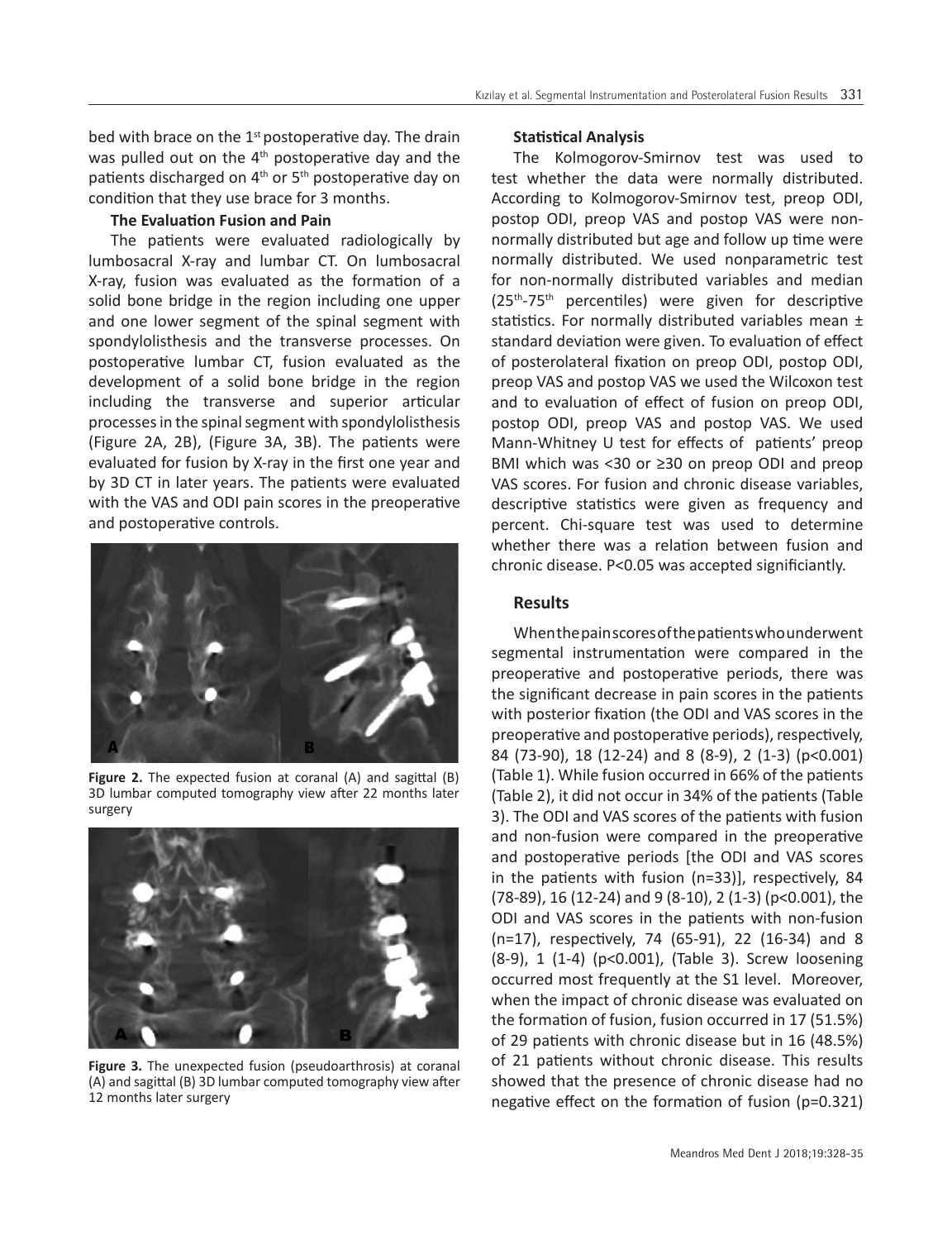(Table 4). When the average BMI was considered as 30 and the preoperative and postoperative pain scores were compared between the patients with a BMI ˂30 or ≥30 body, there was no a statistically significant difference between the two groups in terms of patient satisfaction. The average operation time was 3.5 hours, the average amount of blood used was 550 cc and the average length of stay in hospital was 5 days. There were no permanent motor and sensory deficits in patients after the surgery.

**Table 1. Comprasion of preoperative and postoperative value of Oswestry Disability index and visual analogue score**

|                 | <b>Preop</b> | <b>Postop</b> | p       |
|-----------------|--------------|---------------|---------|
| ODI             | 84 (73-90)   | 18 (12-24)    | < 0.001 |
| <b>VAS</b>      | $8(8-9.25)$  | $2(1-3)$      | < 0.001 |
| $- - -$<br>$ -$ |              |               |         |

ODI: Oswestry Disability index, VAS: Visual analogue score

**Table 2. Comprasion of preopoperative and postoperative value of Oswestry Disability index and visual analogue score in patient who developed fusion**

|            | Preop      | <b>Postop</b> | р       |
|------------|------------|---------------|---------|
| ODI        | 84 (78-89) | 16 (12-24)    | < 0.001 |
| <b>VAS</b> | $9(8-10)$  | $2(1-3)$      | < 0.001 |
|            |            |               |         |

ODI: Oswestry Disability index, VAS: Visual analogue score

**Table 3. Comprasion of preoperative and postoperative value of Oswestry Disability index and visual analogue score in patient who developed non-fusion**

|                                                            | <b>Preop</b> | <b>Postop</b> | р       |
|------------------------------------------------------------|--------------|---------------|---------|
| ODI                                                        | 74 (65-91)   | $22(16-34)$   | < 0.001 |
| <b>VAS</b>                                                 | $8(8-9)$     | $1(1-4)$      | < 0.001 |
| ODI: Oswestry Disability index, VAS: Visual analogue score |              |               |         |

| Table 4. Comprasion of fusion rate in patient who have |  |  |
|--------------------------------------------------------|--|--|
| chronic diseases or not                                |  |  |

| <b>Chronic disease</b> | <b>Fusion</b> |            | p     |
|------------------------|---------------|------------|-------|
|                        | Yes           | <b>No</b>  |       |
| Yes                    | 17 (51.5%)    | 12 (70.6%) |       |
| <b>No</b>              | 16 (48.5%)    | 5(29.4%)   | 0.321 |

# **Discussion**

When looking at the results of our study, posterolateral fixation and fusion which is one of the surgical treatments of spondylolisthesis was observed to be an effective treatment in the medium and short term period in female patients in terms of patient satisfaction.

In the literature, many different surgical procedures have been described in terms of surgical treatment of spondylolisthesis (10-13). The main purpose of these surgical procedures is to eliminate pain caused by instability, to remove compression causing neurological deficits in patients, to restorate normal spinal alignment by correcting the sagittal imbalance secondary to spondylolisthesis and to prevent the progression of spondylolisthesis by advancing the areas of fusion in medium and long term. The PLF is presented as a gold standard method in spondylolisthesis by some authors because pedicle screw fixation systems have advantages such as theoretically the reduction of spondylolisthesis and the correction of deformity and also have been reported to increase fusion rates of rigid fixation (7,14-16). However, the extra cost of treatment, a wide surgical area, the presence of neurological or vascular complications related to the pedicle screw, an increase in the degeneration of the adjacent level, and the speculations about the increased pseudarthrosis rate with the rigid fixation are reported as the disadvantages of this method (7). In analysis of the studies of the literature, when fusion was added to posterolateral fixation, fusion rate was seen in approximately 81%-100% and rate of clinical success was seen in 60%-98% (17). In our study, fusion rate has remained at 66% level. There can be many reasons for this. When our patient group is analyzed, the patient group with a low fusion rate often consisted of elderly patients with a multi-level spondylolisthesis. We think that the reason for low fusion rate in this patient group was the loosening of pedicle screws and the deterioration of the initial state of rigid fixation due to osteoporosis in these patients. The deterioration of rigid fixation can cause micro-instability in the spine. In this condition, fusion rate may fall further in patients with osteoporosis. Therefore anterior column-assisted surgical treatment options may be preferable to provide an increase in the rate of fusion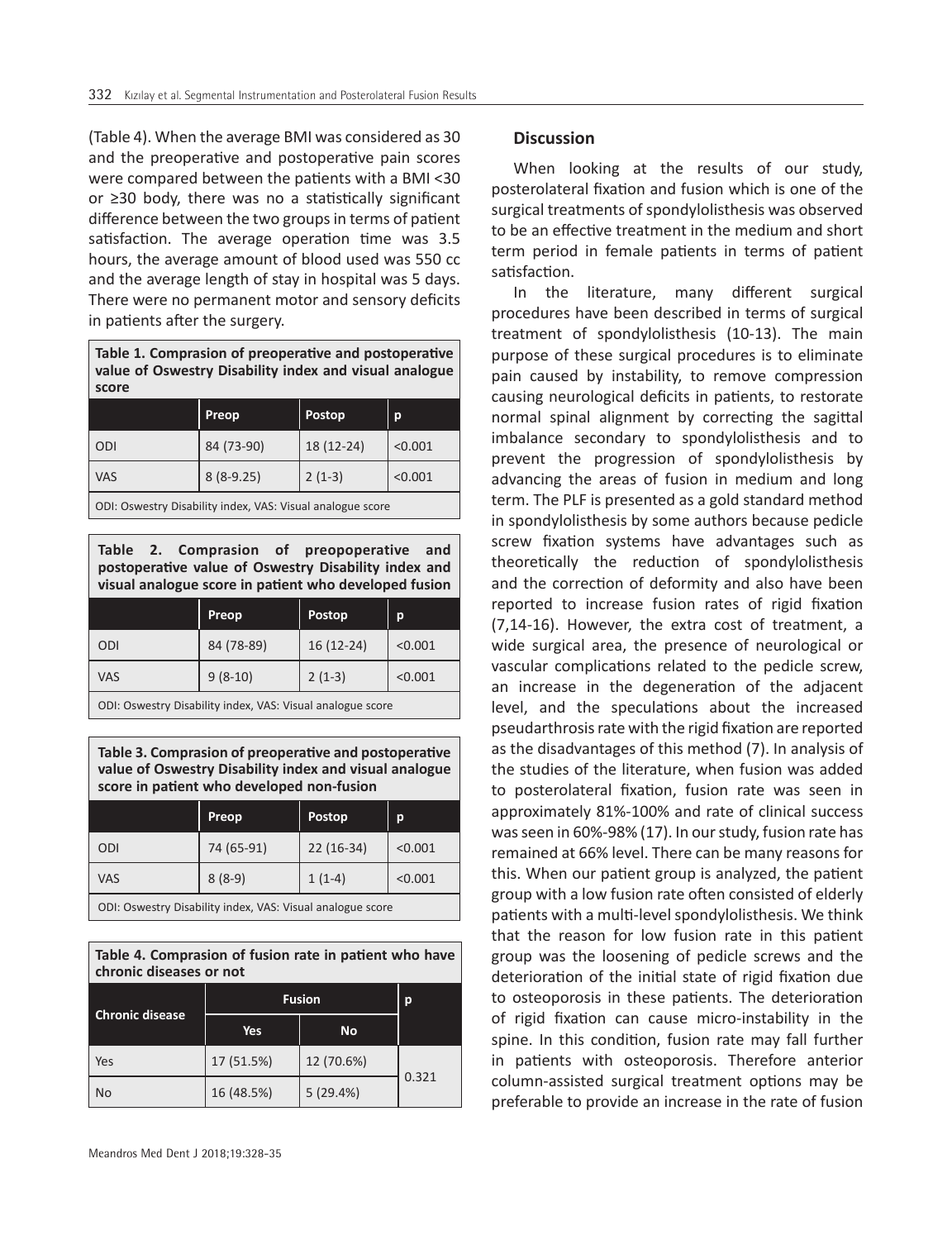and to gain sufficient time for fusion in this patient group. The other possible factor is that the study group included the patients in the early postoperative period (1 year and not more). Moreover, another possible factor is that the differences in lifestyles, diet and genetic factors of the patients may have an effect on fusion.

The reason of lower back pain which is the most common complaint in patients with spondylolisthesis is instability associated with axial loading or rotation movement at the level of spondylolisthesis. When looking at the studies related to posterior fixation and fusion in the literature, a significant improvement was seen in VAS and ODI scores of patients in the early and medium term (18-20). In our study, when the ODI and VAS scores of the patients with fusion and non-fusion were compared in the preoperative and postoperative periods, the ODI and VAS scores were statistically significantly lower in the postoperative period than the preoperative period. Although the similar results in the patients with fusion and non-fusion seem like a paradox, in a study performed by Tsutsumimoto et al. (21) in a literature, when looking at short and medium term results of patients with fusion and nonfusion after PLF, there was no statistically significant difference between them. In the same study, they reported that age, comorbid conditions, fusion levels, gender, preoperative Japon Orthopedic Association score score and preoperative degree of slipping did not affect medium and short term clinical outcomes. A similar study was performed by Fischgrund (16), they reported 83% good results in patients who underwent instrumentation fusion and developed pseudarthrosis. These studies show that fusion status does not affect the clinical outcome of patients in the short and medium term in patients who underwent PLF without instrumentation. However, when clinical results of patients who underwent posterior fixation and fusion were compared with clinical results of patients who underwent laminectomy (without instrumentation) and fusion, the results were reported to be better in group with posterior fixation and fusion than group with laminectomy (without instrumentation) and fusion. In the same study, the poor clinical results of patients were shown to be an indicator of the progression of the degree of slip (17,22). These studies suggest that rigid fixation and fusion increase patient satisfaction. However, it was

reported that pseudarthrosis may develop in 5-25% of patients who underwent PLF and 50% of patients with pseudarthrosis may be asymptomatic (23). Moreover, it was reported that short-term results of dynamic systems which have been started to be used in degenerative spondylolisthesis in recent times were successful and similar to the results of fixation and PLF (24,25). We think that short-term results of studies related to dynamic system may explain that patients develop pseudarthrosis but are asymptomatic patients. This is because dynamic fixation systems allow partial movement in the sagittal plane although they do not create instability as in the preoperative period. This situation occurs especially in patients who develop pseudoarthrosis around screw. This is because pseudarthrosis around screw may lead to a partial disruption of rigid structure of posterolateral fixation and so it may allow partial movement by acting as dynamic systems.

In the literature, it was reported that the success rates of fusion decreased and the risk of pseudoarthrosis increased in chronic diseases such as smoking, osteopenic bone structure, thyroid and growth hormone deficiency, chronic renal failure (26,27). When our case series are analyzed, it is observed that chronic disease did not affect the formation of spinal fusion. In fact, this may seem like a reverse situation with literature. However, when our case series are analyzed, the patients with low fusion rate had end-stage renal failure and osteoporosis. Fusion rate is observed to be increased in patients who were diagnosed with hypothyroidism and then treated with hormone replacement. Similarly, in our case series, although there is no any problem in the formation of fusion in diabetic patients with proper glycemic control, when a secondary chronic disease such as osteoporosis is added to chronic diseases in these patients, the success fusion rate is seen to be decreased. This situation suggests that fusion rate may be close to normal in patients with hormone replacement therapy. In our case series, fusion success rate is seen to be decreased in age-related osteoporosis in female patients.

Another result of our study is that there was no statistically difference between BMIs groups of the patients and preoperative and postoperative complaints of the patients. In the literature, a study performed by Rhin et al. (28), the average BMI was considered as 30 and also the preoperative and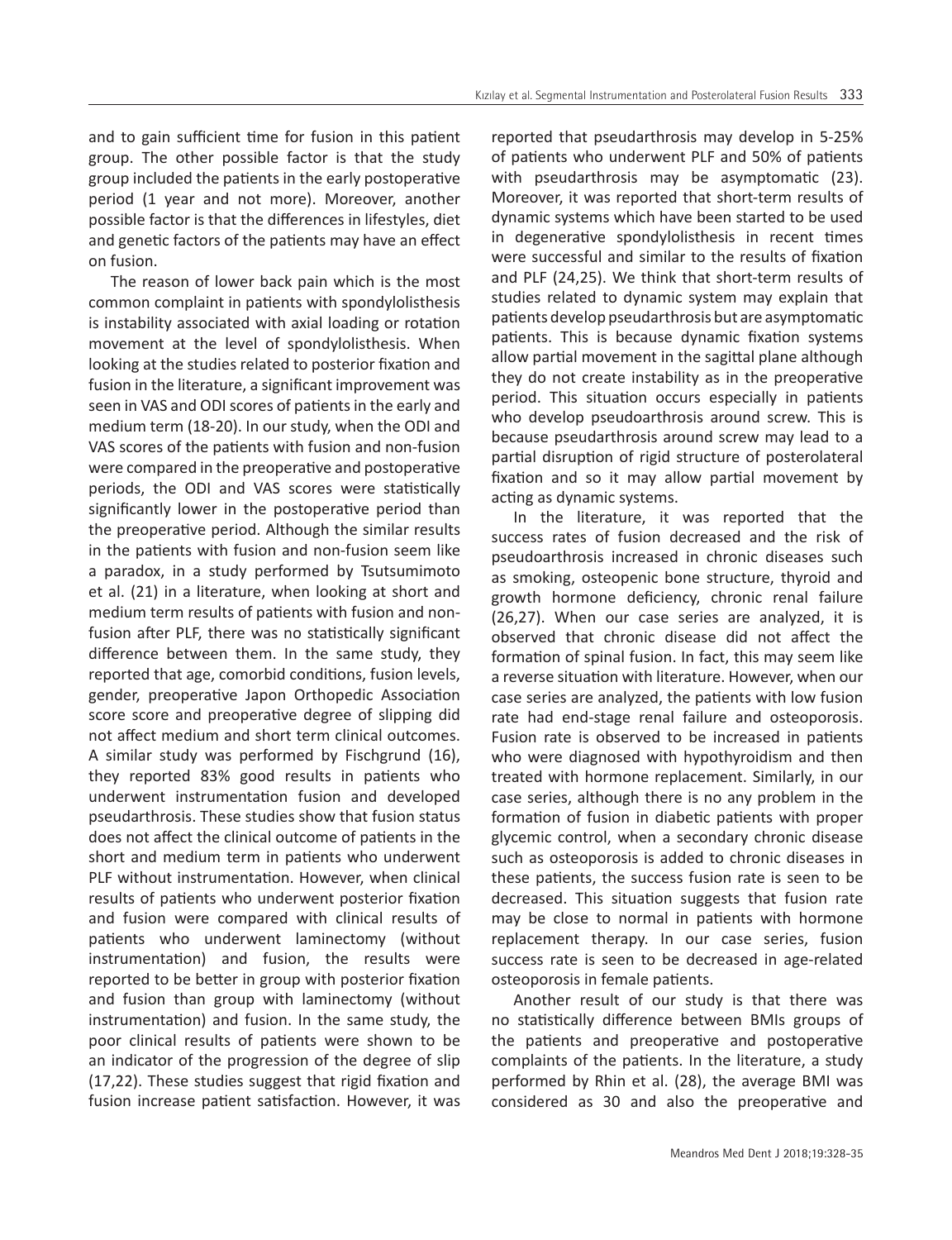postoperative results were compared between the patients with a BMI ˂30 and ≥30 body in terms of patient satisfaction. In this study, it was reported that a decrease in the complaints after spinal fusion in obese patients was similar to that in non-obese patients.

# **Conclusion**

Consequently, it was demonstrated in this study that posterolateral fixation and fusion are an efficient treatment method in the medium and short term in female patients with spondylolisthesis in terms of patient satisfaction. Although fusion rates in female patients were similar to that in the literature, when a secondary chronic disease such as osteoporosis associated with aging was added to impair bone quality, fusion success rate was seen to be decreased in female patients with chronic diseases such as diabetes mellitus and hypothyroidism. Therefore, the different treatment strategies have been revealed to be required in patients with osteoporosis.

# **Ethics**

**Ethics Committee Approval:** Retrospective study. **Informed Consent:** Informed consent was obtained from the patients.

**Peer-review:** External and internal peer-reviewed.

# **Authorship Contributions**

Surgical and Medical Practices: Z.K., Concept: Z.K., A.T., Design: Z.K., O.B., Data Collection or Processing: Z.K., Y.S.A., O.B., Analysis or Interpretation: H.Ö., Literature Search: Z.K., A.T., Writing: Z.K.

**Conflict of Interest:** No conflict of interest was declared by the authors.

**Financial Disclosure:** The authors declared that this study received no financial support.

# **References**

- 1. Liu XY, Wang YP, Qiu GX, Weng XS, Yu B. Meta analysis of circumferential fusion versus PLFin lumbarspondylolisthesis. J Spinal Disord Tech 2014; 27: 282-93.
- 2. Wiltse LL, Newman PH, Macnab I. Classification of spondylolisis and spondylolisthesis. Clin Orthop Relat Res 1976; 117: 23-9.
- 3. Meyerding HW. Spondylolisthesis. Surg Gynecol Obstet 1932; 54: 371-80.
- 4. Bridwell KH. Surgical treatment of high-grade spondylolisthesis. Neurosurg Clin N Am 2006; 17: 331-8.
- 5. Rowe GG, Roche MB. The etiology of seprate neural arch. J Bone Joint Surg Am 1953; 35: 102-10.
- 6. Syrmou E, Tsitsopoulos PP, Marinopoulos D, Tsonidis C, Anagnostopoulos I, Tsitsopoulos PD. Spondylolysis: a review and reappraisal. Hippokratia 2010; 14: 17-21.
- 7. Jacobs WC, Vreeling A, De Kleuver M.Fusion for low- grade adult isthmic spondylolisthesis: a systematic review of the literature. Eur Spine J 2006; 15: 391-402.
- 8. Labelle H, Mac-Thiong JM, Roussouly P. Spino-pelvic sagittal balance of Spondylolisthesis: a review and classification. Eur Spine J 2011; 5: 641-6.
- 9. Wang SJ, Han YC, Liu XM, Ma B, Zhao WD, Wu DS, et al. fusion techniques for adult isthmic spondylolisthesis: a systematic review. Arch Orthop Trauma Surg 2014; 134: 777-84.
- 10. Aunoble S, Hoste D, Donkersloot P, Liquois F, Basso Y, Le-Huec JC. Video-assisted ALIF with cage and anterior plate fixation for L5–S1 spondylolisthesis. J Spinal Disord Tech 2006; 19: 471-6.
- 11. Kim DH, Jeong ST, Lee SS. Posterior lumbar interbody fusion using a unilateral single cage and a local morselized bone graft in the degenerative lumbar spine. Clin Orthop Surg 2009; 1: 214-21.
- 12. Lee DY, Lee SH, Maeng DH. Two-level anterior lumbar interbody fusion with percutaneous pedicle screw fixation: a minimum 3-year follow-up study. Neurol Med Chir (Tokyo) 2010; 50: 645-50.
- 13. Hioki A, Miyamoto K, Hosoe H, Sugiyama S, Suzuki N, Shimizu K. Cantilever transforaminal lumbar interbody fusion for upper lumbar degenerative diseases (minimum 2 years follow up). Yonsei Med J 2011; 52: 314-21.
- 14. Boden SD. Overview of the biology of lumbar spine fusion and principles for selecting a bone graft substitute. Spine 2002; 27: 26-31.
- 15. Carreon LY, Djurasovic M, Glassman SD, Sailer P. Diagnostic accuracy and reliability of fine-cut CT scans with reconstructions to determine the status of an instrumented posterolateral fusion with surgical exploration as reference standard. Spine 2007; 32: 892-5.
- 16. Fischgrund JS. The argument for instrumented decompressive posterolateral fusion for patients with degenerative spondylolisthesis and spinal stenosis. Spine 2004; 29: 173-4.
- 17. Herkowitz HN, Kurz LT. Degenerative lumbar spondylolisthesis with spinal stenosis. A prospective study comparing decompression with decompression and intertransverse process arthrodesis. J Bone Joint Surg Am 1991; 73: 802-8.
- 18. Müslüman AM, Yılmaz A, Cansever T, Cavuşoğlu H, Colak I, Genç HA, et al. Posterior lumbar interbody fusion versus posterolateral fusion with instrumentation in the treatment of low-grade isthmic spondylolisthesis: midterm clinical outcomes. J Neurosurg Spine 2011; 14: 488-96.
- 19. Ekman P, Möller H, Tullberg T, Neumann P, Hedlund R. Posterior lumbar interbody fusion versus posterolateral fusion in adult isthmic spondylolisthesis. Spine (Phila Pa 1976) 2007; 32: 2178-83.
- 20. Nayak MT, Sannegowda RB. Clinin and radiological outcome in cases of posterolateral fusion with insturmntation for lumbar spondylolisthesis. J Clin Diagn Res 2015; 9: 17-21.